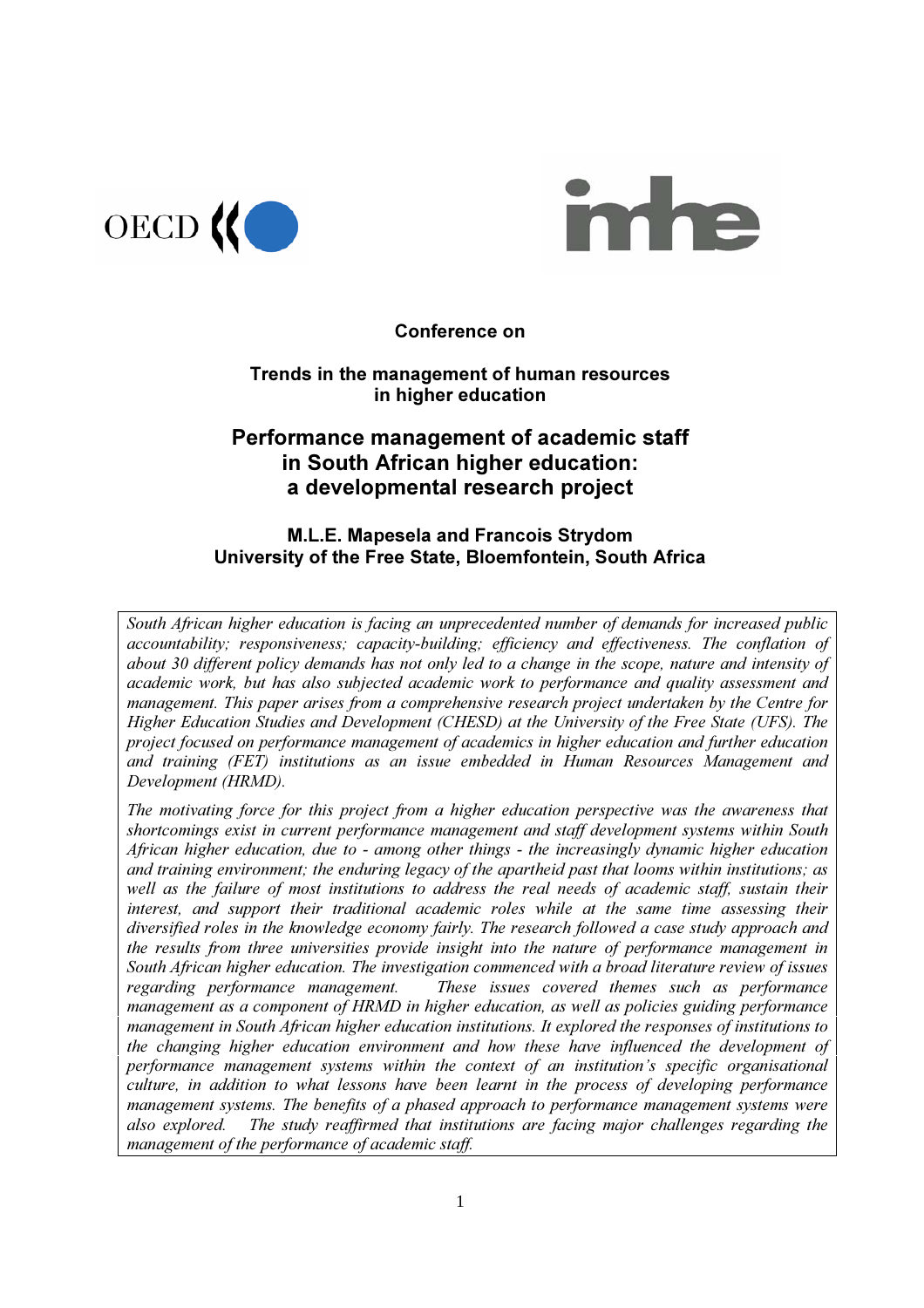#### **Background and context**

During the last decade the South African higher education system has been subjected to a radical transformation intended to reverse inequities born by the practices of the previous government. The system has been going through turbulent times due to, among other inevitable factors, a plethora of restorative national policies and legislative initiatives to which it must respond; the new emergent nature of academia; the challenges imposed by global markets and international competition; as well as the changing expectations of the role-players and stakeholders. Institutions must ensure that they deliver in accordance with the required standards to ensure their survival within the competitive higher education environment. African and South African institutions must discern options for dealing with, among other issues, the escalating costs of institutional operation and maintaining sustainability amidst dwindling government subsidies; increasing interinstitutional competition for the best students; and the ever-changing demands of the various higher education stakeholders.

In the wake of democracy many human resources management and development inefficiencies surfaced, both for South Africa and the African continent as a whole. The fact that Africa cannot generate sustainable socio-economic development without investing in human development became evident. In an attempt to respond to this need, governments have been exerting insurmountable pressure on public services sectors to be more productive.

Higher education institutions in the continent and specifically in South Africa are expected to play a critical role in the development of human resources and in the overall social development and transformation of the continent by, among other things, contributing to the projects and programmes of the New Partnership for Africa's Development (NEPAD) through the production of knowledge and high-level personpower. While such expectations bring fresh hope for Africa's renaissance, the success of higher education institutions in fulfilling them is contingent upon many factors, although - more importantly - it is dependent on a cadre of academics that can utilise research, teaching/learning, as well as community engagement to identify and solve problems, in addition to harnessing the full economic potential of the continent. The biggest challenge regarding staffing in South Africa and other African countries is "brain drain". Although several initiatives have already been taken to curb this epidemic, the loss of the "cream" (talented staff and experts) of Africa's academia still remains one of the critical problems facing universities on the continent. Universities are experiencing a steady loss of academics either to betterpaying universities in Africa or abroad, or to the corporate world which offers appealing salaries. The loss of senior staff and more experienced staff sets these institutions back in terms of their research outputs and it furthermore has a marked effect on the quality of teaching. In the South African higher education context, all these imperatives undoubtedly pose major implications for attracting/recruiting and retaining expert staff, as well as the for development and performance management of academic staff.

According to Kochanski, Alderson and Sorenson (2005), globally in most organisations performance management still has a long way to go in fulfilling its roles and objectives. This is particularly the case in higher education institutions in South Africa (that is, those that are lucky to have performance management systems in place). The outcome of the research project on performance management of academics in higher education and further education and training (FET) institutions undertaken by the Centre for Higher Education Studies and Development (CHESD) at the University of the Free State (UFS) reflects that numerous shortcomings still exist in the performance management systems of certain higher education institutions in South Africa. Some of the findings point to the fact that performance management in South African higher education institutions is not only a poorly conceptualised issue, but it also remains a poorly executed process which is thus failing to achieve its intended purpose.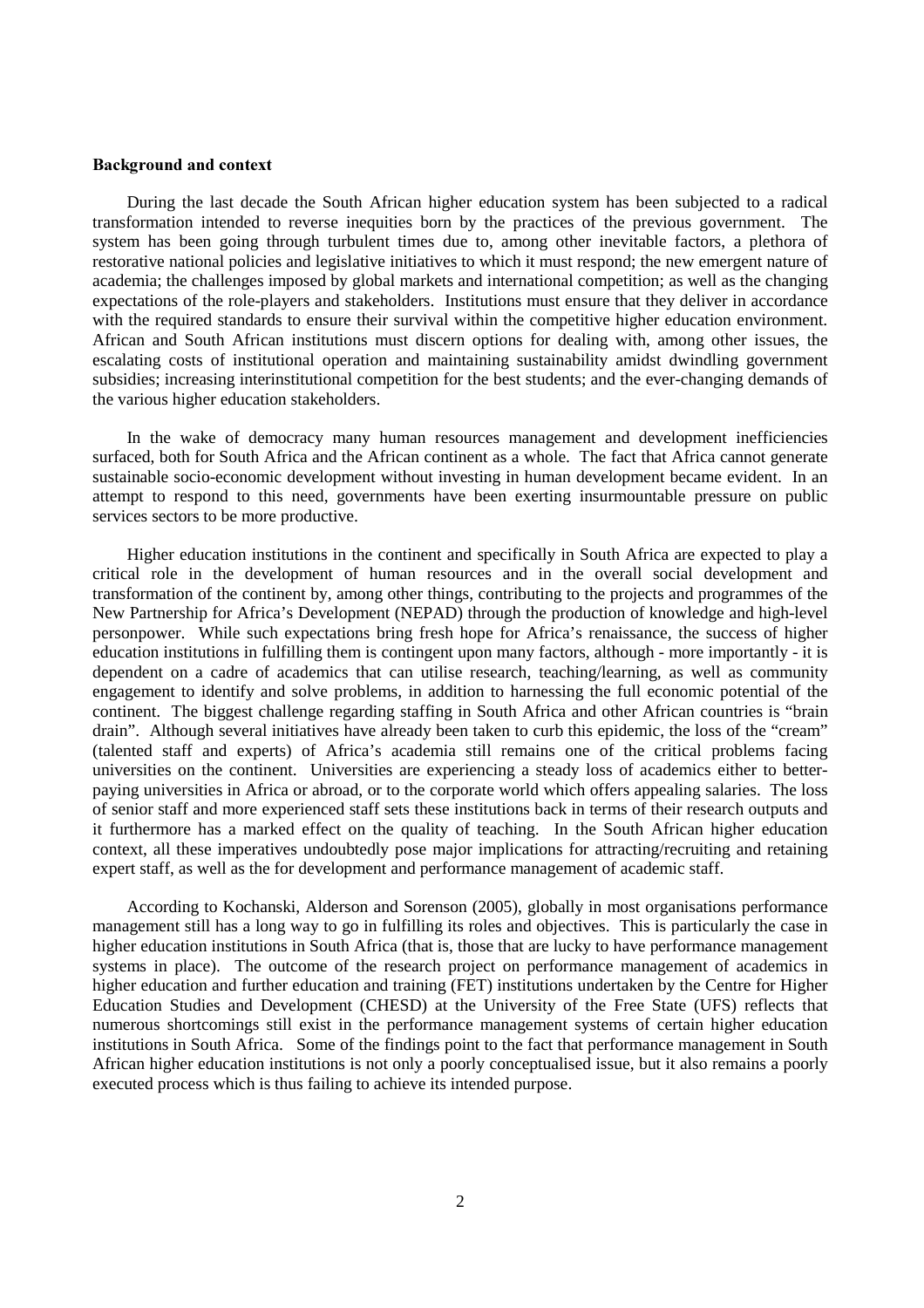#### The setting

The analysis reported here is based on an investigation of the performance management practices of 11 different institutions. The first six case studies relate to research undertaken within one province, while the other five were undertaken outside the province in order to provide a complement of external perspectives. The diversity of the local higher education and further education institutions in South Africa was taken into consideration. Hence the participating institutions included one historically advantaged university, one historically disadvantaged university, one university of technology (previously a technikon) and two FET cluster institutions. For purposes of comparison, investigations were undertaken at two established universities outside the province, as well as at two vastly different organisations (a university and a goldmine). International perspectives were brought in by means of an analysis of the Higher Education Funding Council for England (HEFCE) research and development project on human resources development at English universities. A student researcher was assigned to each of the case studies which she/he did as part of a master's or a doctoral study in higher education. Each researcher provided an overview of the context of the specific research setting; the methodology employed; the main features of the setting's current performance management system; the system's strengths and weaknesses; as well as the lessons learned and challenges revealed by the research.

In this paper the results of three historically advantaged universities are discussed to illustrate the complexities around the development and implementation of performance management systems within institutions. The rationale for the sample is that the typical distinction between advantaged and disadvantaged institutions is increasingly difficult to make due to the changes in the higher education landscape as a result of mergers and incorporations of different institutions since 2004. This sample also provides perspectives from institutions that have implemented these systems before and those that are only starting to develop a performance management system, which provides an accurate representation of the state of affairs at different advantaged and disadvantaged institutions.

#### **Research methodology**

A qualitative case study research methodology was used to gather data and provide perspectives on performance management in higher education institutions in South Africa. Bassey (2002) defines this kind of study as an empirical enquiry conducted within a localised boundary of space and time into interesting aspects of an educational system, and mainly in its natural context and within an ethic of respect for persons. This is employed in order to inform the judgements and decisions of practitioners or policy makers, or of theoreticians who are working to these ends; and such that sufficient data are collected for the researcher to generate valid and trustworthy findings.

The strengths of a case study methodology are that it has high construct validity; it provides in-depth insights; and it establishes rapport with research subjects (Mouton 2001). The weaknesses of the methodology is that the results lack generalisability; the measures are not standardised; and the data collection and analysis is very time-consuming (Mouton 2001). However, data triangulation was used to limit the weaknesses of the methodology. In the context of the study this methodology provided the most effective way to share the experience of an institution about the complex area of performance management which is, by nature, very context specific.

#### *Sampling*

The overall project had 11 post-graduate masters and doctoral researchers studying performance management systems in higher education and in FET institutions, a government department and a Sector Education and Training Authority (SETA). This paper reports on the results of three higher education case studies in the Free State and Gauteng provinces.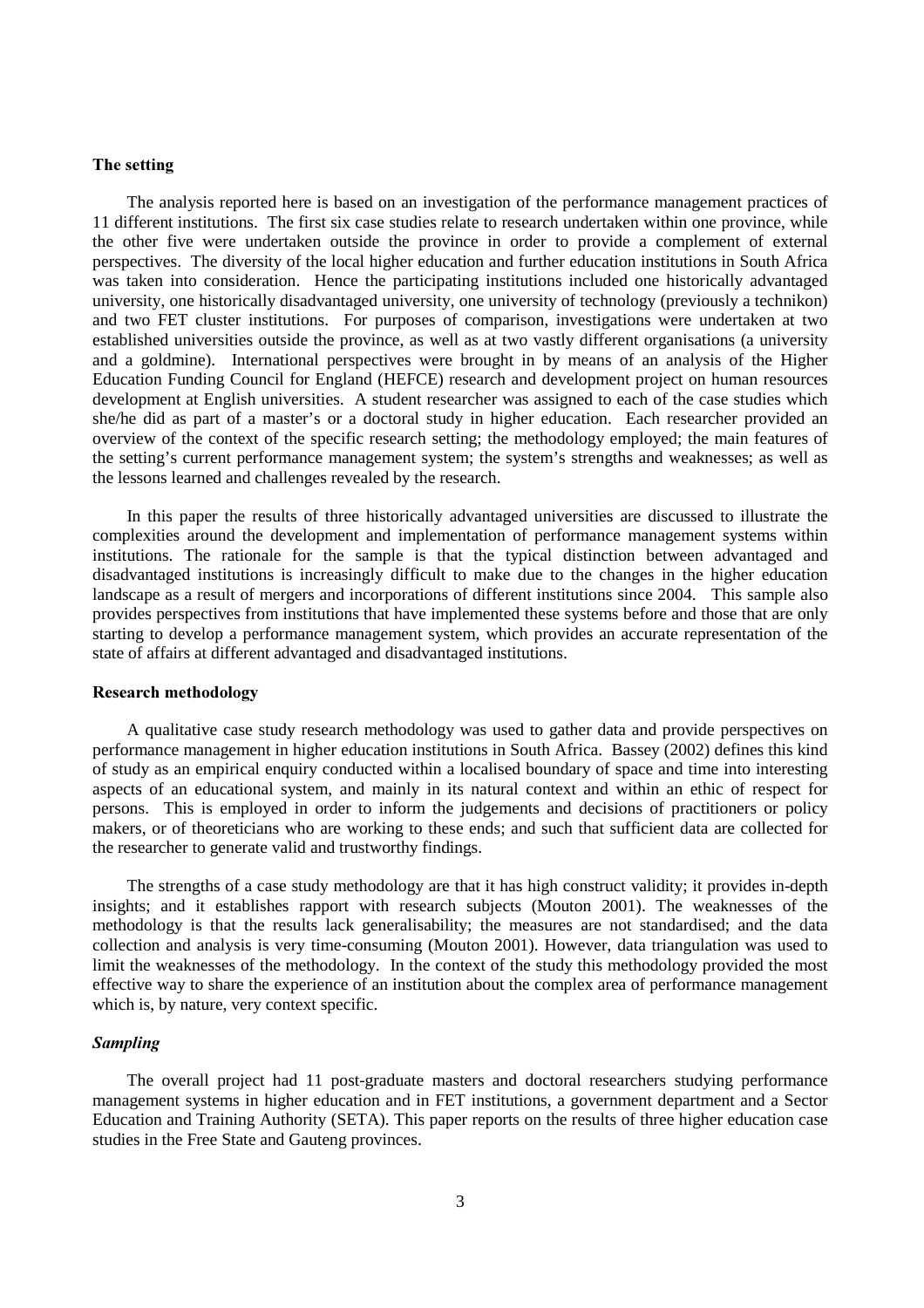Within the case studies a combination of purposive and snowball sampling was used to identify specific samples of staff (management, support and academic), as well as institutional experts who are presently working on improving the performance management system of the university. The aim of the sampling was to get as comprehensive a set of perspectives as possible from staff at different levels and within different roles in the institution.

#### **General findings**

The results of the study are based on a 12-question semi-structured interview schedule that was used in interviews with various staff members (see Appendix 1). From the interviews it was evident that there were many more similarities than differences in the experiences of the three institutions with regard to performance management. Since the aim of the case study method was to understand these performance management systems in their contexts, this paper does not provide a comparative analysis of the case studies, but focusses on the common trends in these two cases.

#### $O$ rganisational environment

It was clear from the interview that both institutions had developed or improved on performance management systems in response to the demands of the new higher education environment. All three institutions had gone through a restructuring process which involved, among other things, the rationalisation of faculties, the amalgamation of various departments into schools and the decentralisation of decision-making and some of the core services of academic administration, financial management and human resources to the faculty level. The success of this restructuring process was described by one of the participants as follows:

 "The success of that restructuring is variable. Some of the schools are highly coherent newly directed operations and others are recalcitrant determined to try to retain their old structures as best they can. And desperately cling to their financial independence within the structure of the school. I think that it is a direct function of leadership".

#### Development of performance management systems

The central HR units or departments drive the performance management system with the involvement of other support services in all three cases. In one of the institutions the performance management system started as a performance appraisal system driven by the remuneration division of HR aimed at generating a score that could be linked to salaries. Therefore performance management was linked to pay from the beginning. After several iterations the performance appraisal system has evolved into a more developmental-focused performance management system. In the second institution the performance management system started out as a "market-related performance remuneration system" strongly influenced by a business approach to performance management which was also more focused on appraisal. Since its inception this system has been redesigned into a computerised performance management system focused on strategic alignment and staff development and has not been linked to pay. The third institution had not developed a formal performance management system before and was in the process of developing a system based on the results of institutional surveys of perceptions of staff around current performance management practices.

#### *Institutional priorities and performance management systems*

Institutions strategic planning documents were well aligned to the challenges facing higher education institutions in South Africa. In all three cases there were multiple strategic objectives that an institution was trying to address. Interviews with staff at different levels suggested that staff supported the strategic objectives of institutions, but felt that there was a need for greater prioritisation. Staff responses suggested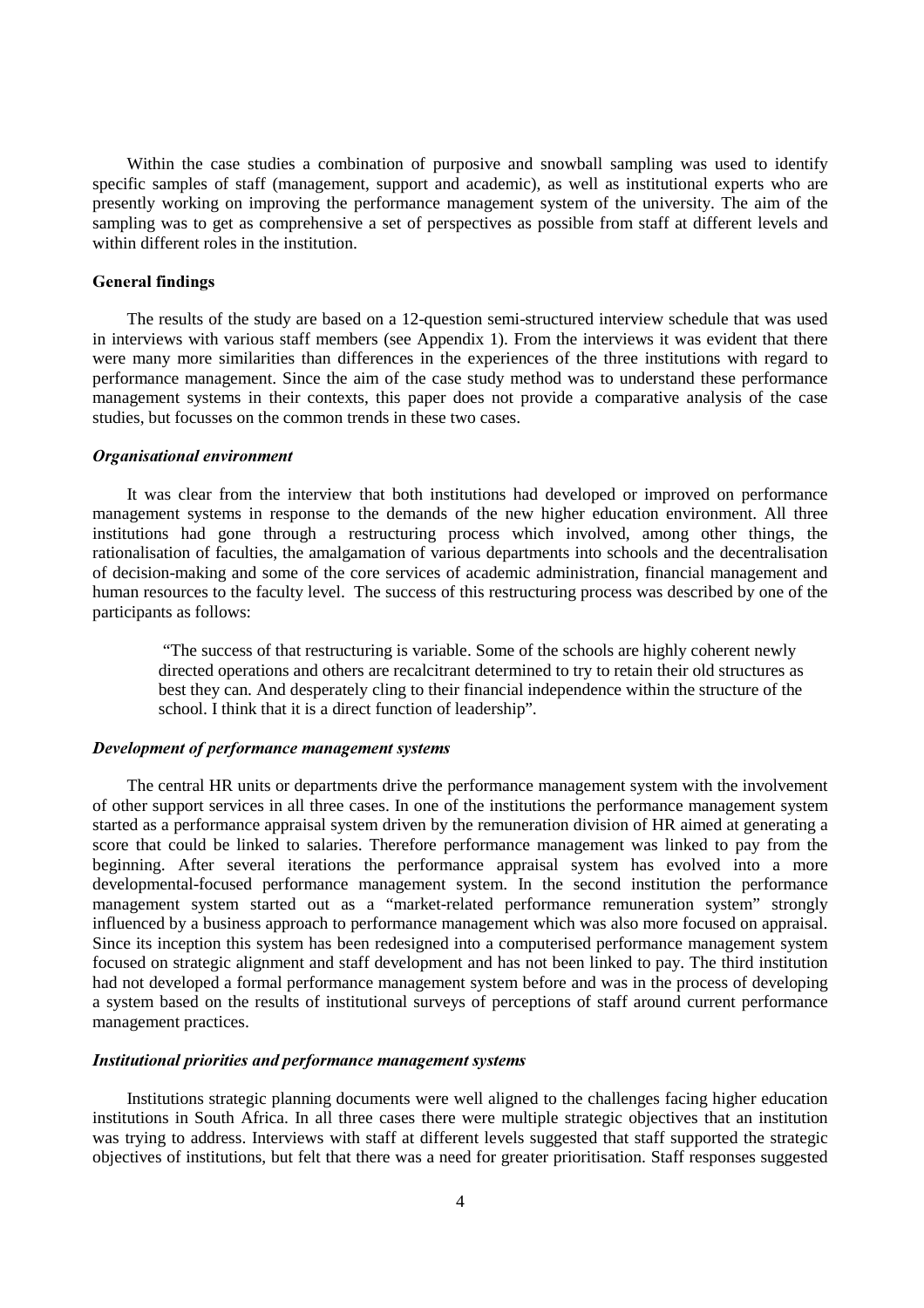that not all staff were clear on what exactly the strategic priorities were, since faculties and departments were also at different stages of alignment to the strategic priorities of the institution. Although the data from the interviews highlights the well-documented need for clear communication of strategic objectives in the organisation, it also showed that prioritisation in environment where institutions need to implement about 30 policy documents as part of the transformation of the higher education sector is a complex and difficult task.

#### Staff consultation and institutional reviews of the performance management system

In the case of the two institutions that had already implemented performance management systems, some participants indicated that they still felt that the performance management system did not involve them in spite of collective bargaining structures, consultative workshops, as well as "roadshows" in faculties. Some of these staff felt that they did not receive any feedback on whether their inputs had been used in the design or improvement of the system. The findings suggest that HR should continue having multiple strategies of involving staff, but that special attention should be given to feedback to staff about their inputs. Institutions evaluated their performance management systems and practices, using both qualitative and quantitative studies in varying degrees.

#### Strengths of performance management systems

Performance management seems to enjoy the support of top management and a high participation rate of staff in the annual performance appraisal in the two institutions that have already implemented formal systems and the development of a more formalised system was strongly supported in the third case.

The results from the current formalised systems indicate that academic staff and managers value the opportunity to have a discussion on performance, since it provides "… an absolutely important structural moment to reflect on performance". Participants also appreciated efforts to increase the flexibility in performance management systems and the fact that these were creating a more balanced perspective on academic workloads. The computerised system focused on strategic alignment and helped to enhance management capacity and strategic thinking, since the system provided managers with easily accessible, detailed information about staff.

#### *Weaknesses of performance management systems*

#### a) Developmental problems

Although the two established systems developed at different times in different institutional cultures, participants in both institutions felt that there was a top-down approach in the development of the system, especially in the initial stages. The third institutional case was planning a phased-in consultative approach to overcome this problem.

#### b) Format and procedures

In the two established systems the exact format and procedures of the systems in terms of what time of the year it should take place and perennial arguments about the rating scale appears to complicate the implementation of the system. The computerisation of performance management systems provides a way of getting around the debates since formats and procedures can be manipulated more easily.

#### c) Lack of management capacity

The lack of management capacity appeared to complicate the functioning of the systems as indicated by one of the participants: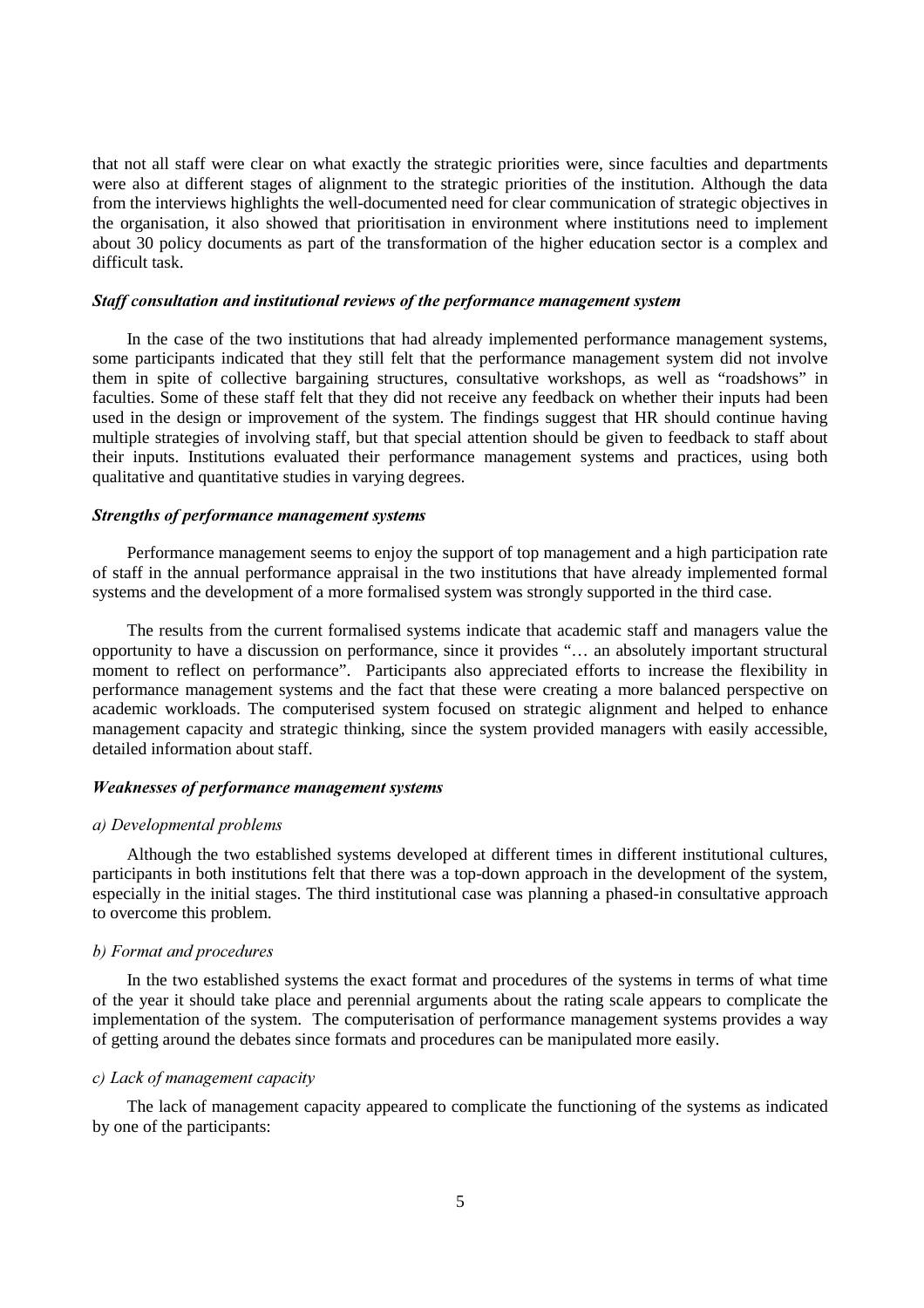"Where we have managers that are not good at their own planning, we have a fundamental problem. Because that fundamentally undermines the whole idea".

Differing levels of knowledge and understanding of performance management by different levels of management led to unrealistic expectations, which viewed performance management as a product instead of a process. The lack of capacity was underscored by the institutional survey in institution three, which highlighted staff concerns relating to the subjectivity of the more informal collegial operating system that lacked transparency of criteria and rating practices.

#### d) Rewards

Staff in all three institutions supported the linking of performance to pay. The complexities surrounding the linking of pay to performance was apparent from this study, especially in the more established systems. Public universities struggle to give staff remuneration increases that are big enough to make a difference in performance. Several participants highlighted the need for a more diverse range of rewards, including development opportunities and not just pay. It was also clear that better integration was needed between the performance management system and the promotion systems in the institutions.

#### **Conclusion: lessons learnt**

The case studies provided a valuable opportunity to explore the status of performance management systems already in place in two South African higher education institutions. From this study it was clear that performance management is always going to be a complex and difficult reality.

In all cases the introduction and development of a performance management system highlighted the tensions between collegiality and managerialism, often learned to knee-jerk debates about academic freedom among academics. The need for staff development initiatives to improve management capacity and change management skills in academic was emphasised by the following quote from a participant:

"Performance management is the lightning conductor for poor people management".

This quote underscores the development of strategic staff development initiatives to help institutions deal with the demands of a fast-changing higher education environment.

It was clear that performance management needed to be an integrated collaborative effort that draws on the experiences and expertise of both academic and support staff and transcends traditional distinctions between academic and support staff in higher education. The development of these complex systems needs to draw on the expertise of management, support and academic staff in order for it to be successful.

The results also suggested that typical business approaches to performance management would not work in higher education. Therefore existing performance management models and approaches need to be adapted to the needs and vision of higher education institutions and followed by the gradual introduction of the system that allows for a process of institutional transformation and systemic adjustment. In the words of one of the participants:

"In higher education people tend to look for the right answer [to performance management] and they forget that there are many right answers in a process".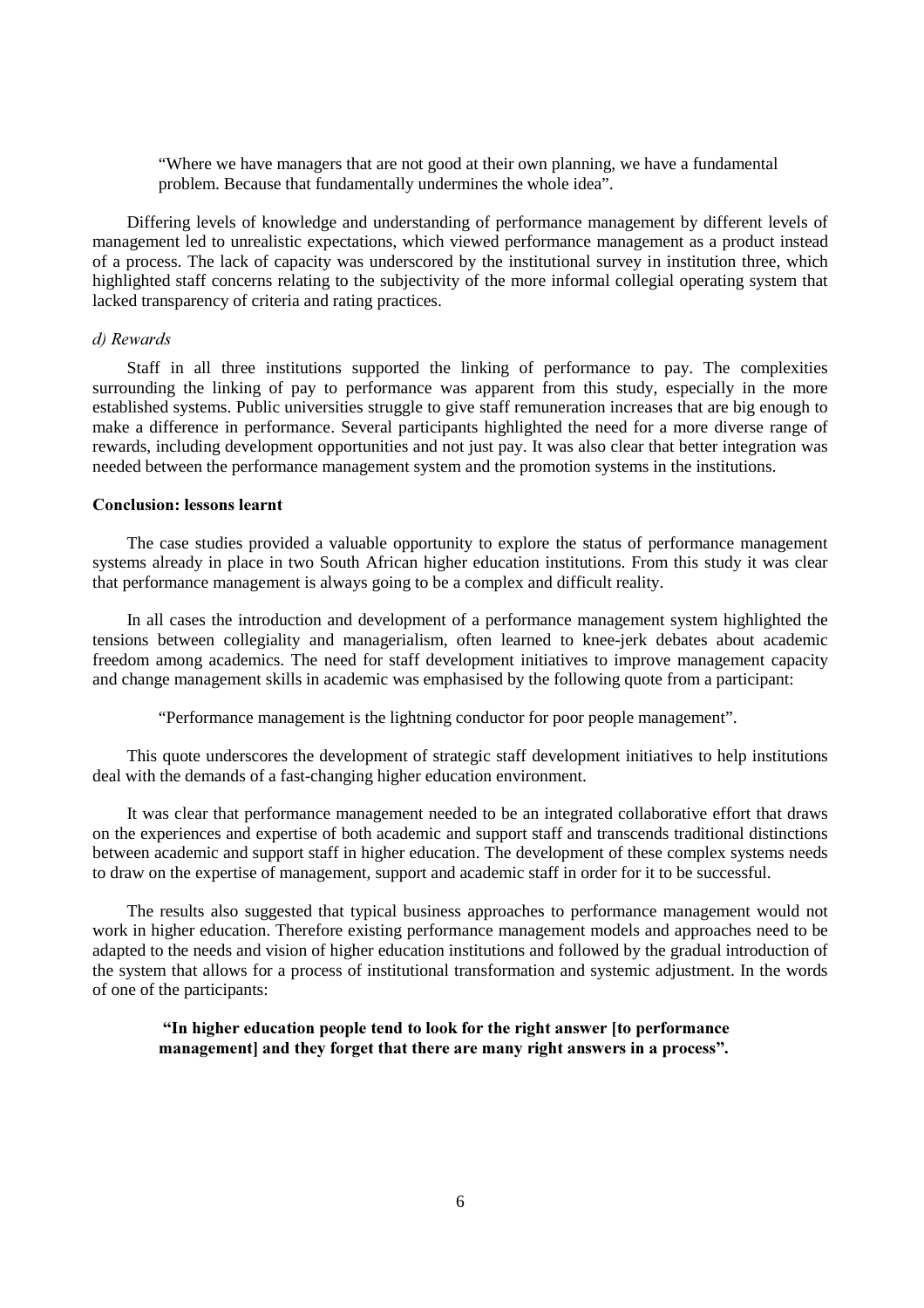#### **References**

- Armstrong, M., & Baron, A. (1998), Performance management the new realities. London: The Institute for Personnel Development.
- Bassey, M. (2002), Case study research. In M. Coleman & A. R. J. Briggs (Eds), Research Methods in Educational Leadership and Management, Paul Chapman.
- Brault, A. T. & Beckwith, C. A. (2003), Human resources adding value in higher education. Knoxville: CUPA.HR.
- Burke, W. W. (1997), What human resource practitioners need to know for the twenty-first century. In D. Ulrich, M. R. Losey & G. Lake (Eds). Tomorrow's HR Management: 48 thought leaders call for *change* (pp. 96-107). New York: John Wiley & Sons.
- Cloete, N., Fehnel, R., Maassen, P., Moja, T., Perold, H., & Gibbon, T. (2002), Transformation in Higher Education: Global pressures and local realities in South Africa. Pretoria: Juta.
- RSA DoE (Republic of South Africa. Department of Education). (1997), *Education White Paper 3: A* Programme for the Transformation of Higher Education. General Notice 1196 of 1997. Pretoria: Department of Education.
- RSA DoE (Republic of South Africa. Department of Education). (2001), National Plan for Higher Education. Pretoria: Department of Education.
- Kochanski, J., Alderson, C. & Sorenson, A. (2005), The "State of Performance Management" Study, 29 September 2004. The Segal group Inc: Chicago, New York & Raleigh. (http:www.imakenews.com/Sibson/e), Retrieved on 29 September 2004.
- Grobler, P. A., Warnich, S., Carrell, M. R., Elbert, N. F. & Hatfield, R. D. (2002), *Human resource* management in South Africa (2nd ed). Cornwall: Thomson.
- Jones, P. (1999), The performance management pocketbook.
- Mapesela, M.L.E. & Strydom, A.H. (2004), Introductory perspectives on higher education performance management embedded in human resource management and development. In A.C. Wilkinson, M. Fourie, A.H Strydom, L.J. van der Westhuizen & S.P. van Tonder (Eds). Performance management of academic staff in South African higher education: A developmental research project. Centre for Higher Education Studies and Development: University of the Free State.
- Martinez, J. (2001), Assessing quality, outcome and performance management. A Paper presented at the Workshop on Global Health Workforce Strategy, Anney, France.
- Mouton, J. (2001), How to succeed in your Master's and Doctoral Studies. Pretoria: Van Schaik.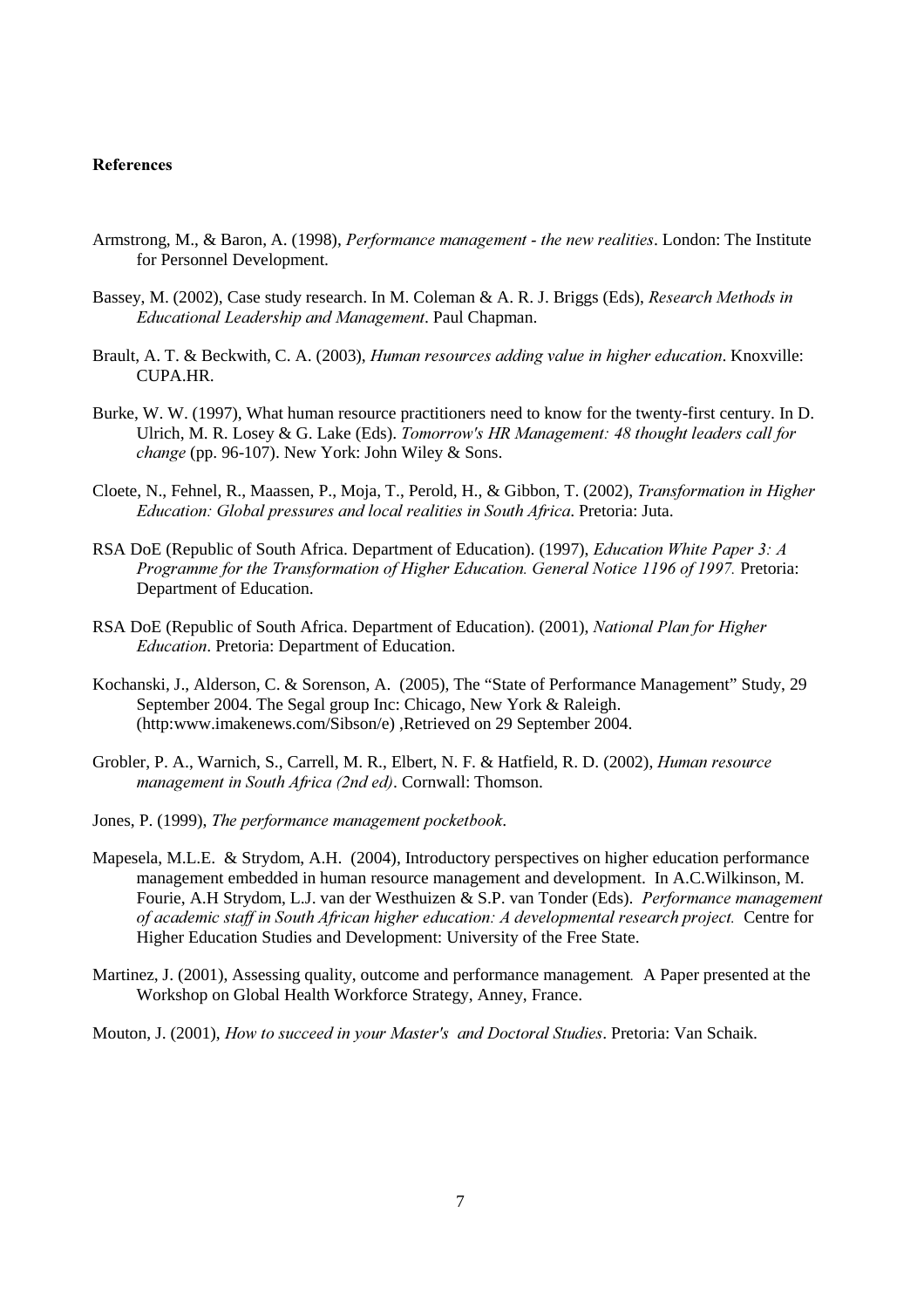### Appendix 1 - Semi-structured interview schedules

The development of semi-structured interview schedules was guided by the following assumptions:

- Not all staff would be able to provide information on all 12 questions posed by the case study.
- Specific question would be asked of staff members at different levels of the institution.
- Some generic questions would be asked of all staff to obtain perspectives of the performance management system at different levels.
- A maximum of six questions could be asked within the space of an hour interview.

## Top management level interview

- Was there organisational change over the last two years?
- Are there priority areas in the institution?
- How are academic staff consulted and communicated with in connection with performance management?
- What are the strong and the weak points identified in the context of performance management systems for academic staff?
- Which management information is used by the institution to verify and review the point made in question 10?
- What activities are planned to correct the weak points in the performance management system for academic staff?
- What would the ideal performance management system look like?

### Human resource management staff

- How is performance management organised in the institution?
- How is the performance management of academic staff regularly reviewed?
- Are learnerships of the EDTP-SETA included in the performance management of academic staff?
- If learnerships are not included, why not?
- If learnerships are included, how?
- What are the strong and the weak points identified in the context of performance management systems for academic staff?
- Which management information is used by the institution to verify and review the point made in question 10?
- What activities are planned to correct the weak points in the performance management system for academic staff?
- What would the ideal performance management system look like?